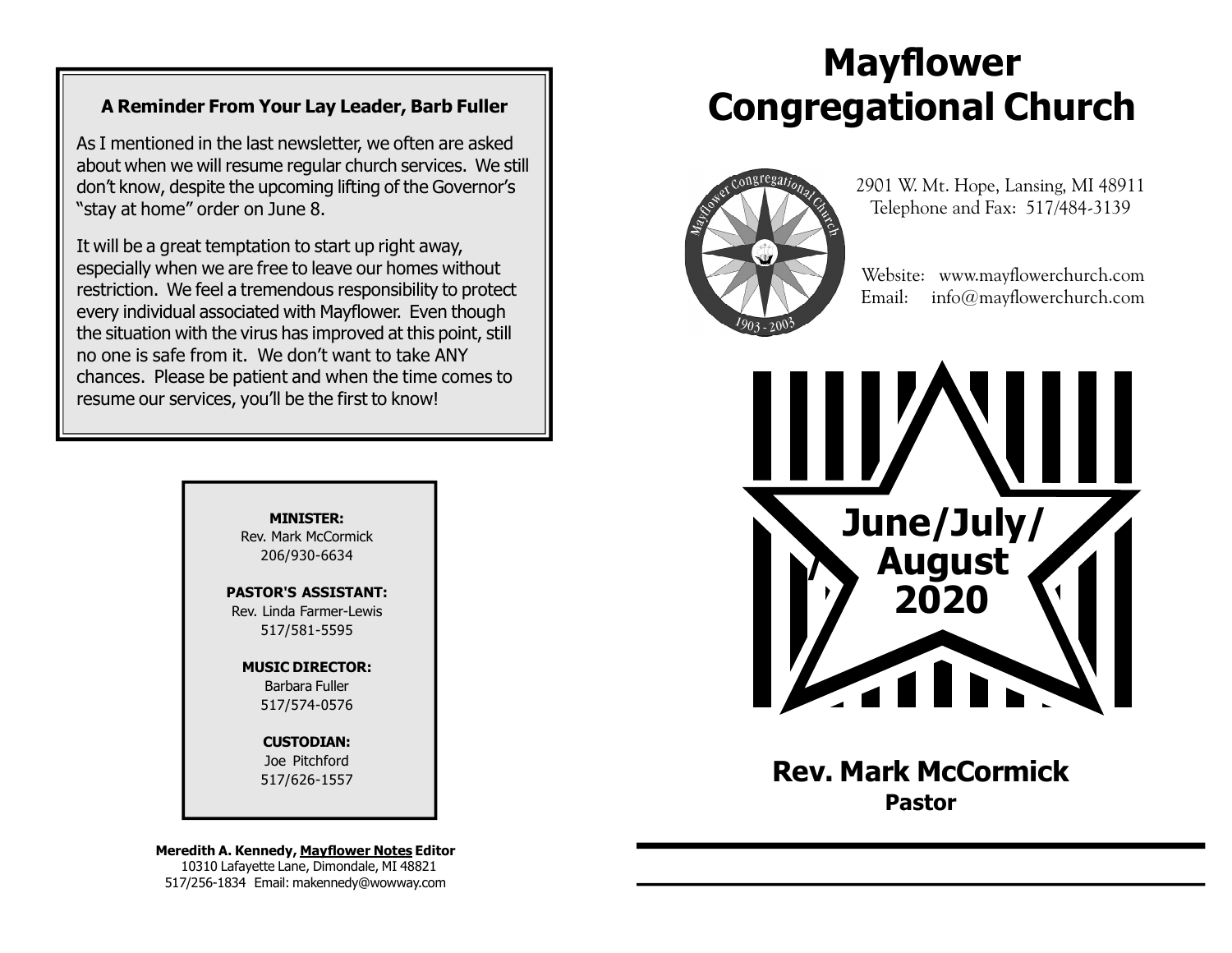# It's happening this summer

**JUNE** 6/7 - Communion 6/21 - Father's Day

**JULY** 7/4 - Independence Day 7/5 - Communion

AUGUST 8/2 - Communion



\*\*\* Due to the coronavirus outbreak and orders to stay at home, please follow emails and/or phone calls for timely information on church services and events.

Sunday services will continue to be broadcast on Facebook and online at www.mayflowerchurch.com.

# Stay home, stay safe, stay healthy!

HEAD USHER - Candy Bywater

OUTREACH FOCUS - Backpacks and School Supplies

## **BIRTHDAYS**

6/6 - Terry Tisdale 6/9 - Bev Miller

- 7/1 Mary Robison
- 7/5 Lawrence Kimble
- 7/6 Tom Rich
- 7/9 Sue Mott
- 7/10 Ruth Pasch
- 7/18 Bill Lewis
- 7/21 Lillian Swaid
- 7/29 Dick Williams
- 7/29 Sharon Stephens
- 7/30 Barbara Rich
- 8/6 Marjorie Cook (93) 8/9 - Ruth Berry (91) 8/9 - Kim Finison 8/20 - Jerry Fuller 8/21 - Sharon Graham
- 8/30 DeeAnn McCormick
- 8/31 Jan Fleck





### ANNIVERSARIES

6/11 - Terry and Gwen Tisdale (60 years)

- 7/14 Gil and Marilyn Wanger (58 years)
- 8/20 Jeff and April Lakatos (2 years)
- 8/24 Terry and Sharon Graham (52 years)
- 8/27 Bill and Rilla McHarris (60 years)
- 8/27 Dick and Linda Williams (49 years)
- 8/27 Eugene and Shirley Potts (26 years)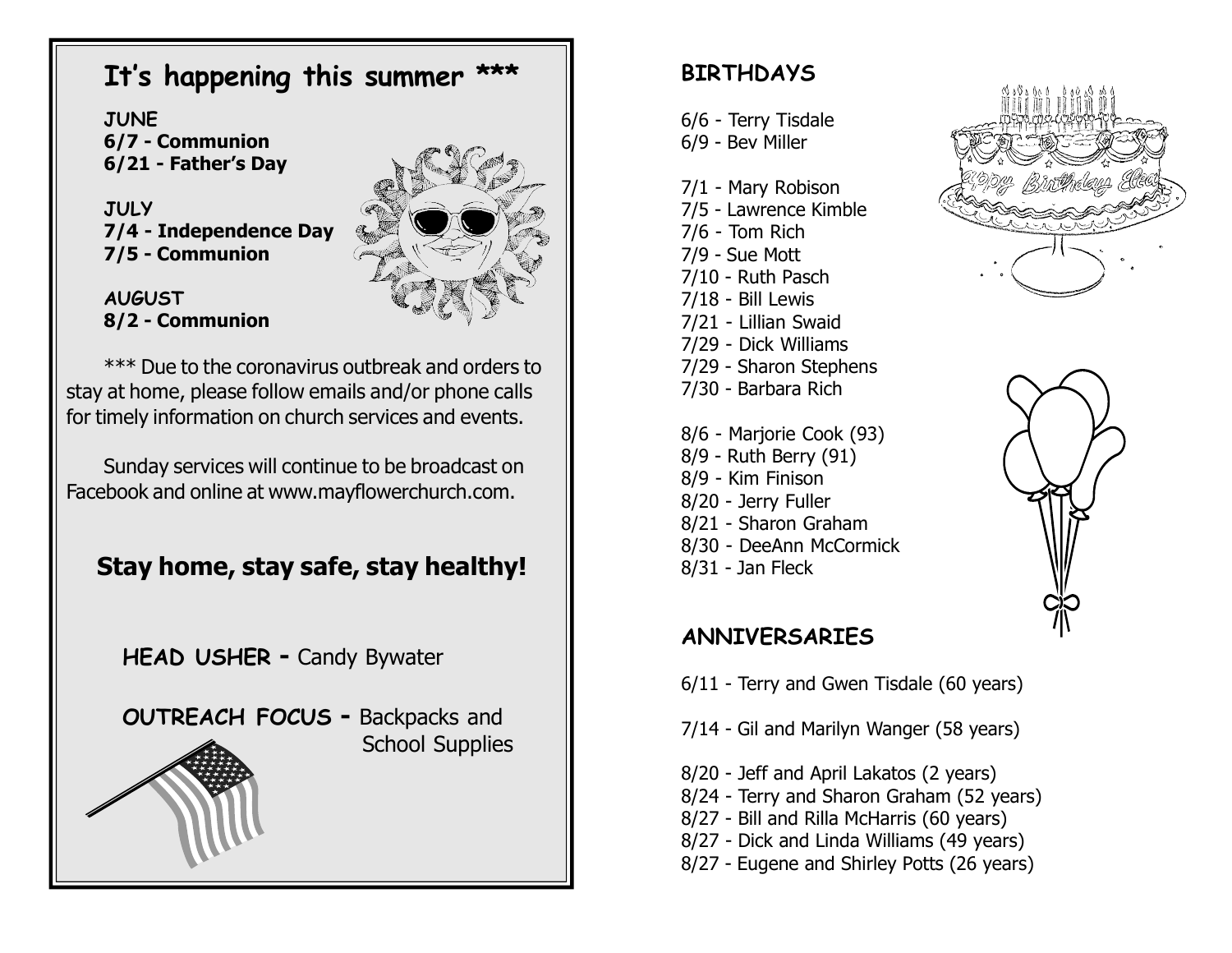#### Mayflower Financial News

As you know by now, the May Second Saturday Supper, the thrift sale, and all church services and activities continued to be canceled in May and will be for some time yet.

We are again so appreciative of the many pledges and contributions which were received this month. As we head into summer and a couple of major parking lot projects (about \$10,000 worth!), we are especially grateful for your faithful support.

The following is a summary of our finances as of April 30:

| Income:                     | \$<br>9,684.35 |
|-----------------------------|----------------|
| Expenses:                   | 8,113.29       |
|                             | \$<br>1,571.06 |
| <b>YTD</b> for Four Months: |                |
| Income:                     | \$34,895.39    |
| Expenses:                   | 34,127.36      |
|                             | \$<br>768.03   |
| <b>Fund Balances:</b>       |                |
| Checking:                   | \$6,713.45     |
| Savings:                    | 74,564.00      |
| Heat Fund Savings:          | 20,855.63      |
| Savings CD:                 | 22,547.34      |
|                             | \$124,680.42   |

Throughout the summer, additional financial reports will be available in the brochure rack in the office lobby. Please ask if you have questions.



—Linda Wheeler, Treasurer, and Lorraine Finison, Financial Secretary

# Pastor Mark's Musings

Hello, Mayflower family! The bad news surrounding the pandemic is all around. Is there any way we can find some good news today, even if we are inundated concerning the negative effects upon our society, the economy, our politics, and our church?

Here are some tidbits of good news:

1. We are communicating in our church by phone, text, email, Zoom, Facebook and snail mail more than ever before.

2. We are realizing how much our church family means to us.

3. God has been faithful to us, reflected in the way people are remembering Mayflower Church in their prayers and financial support.

4. We are saving some money on utility bills.

5. We have been able to purchase some new video and technology equipment which will enhance our ability to produce a quality online product well into the future.

6. We are reaching some people by way of our Facebook Live and website who might not otherwise be tuning in.

7. We have slowed down and have all thought about the things that matter most in life.

There is always a silver lining, especially as we think about our faith and trust in God.

Pastor Mark